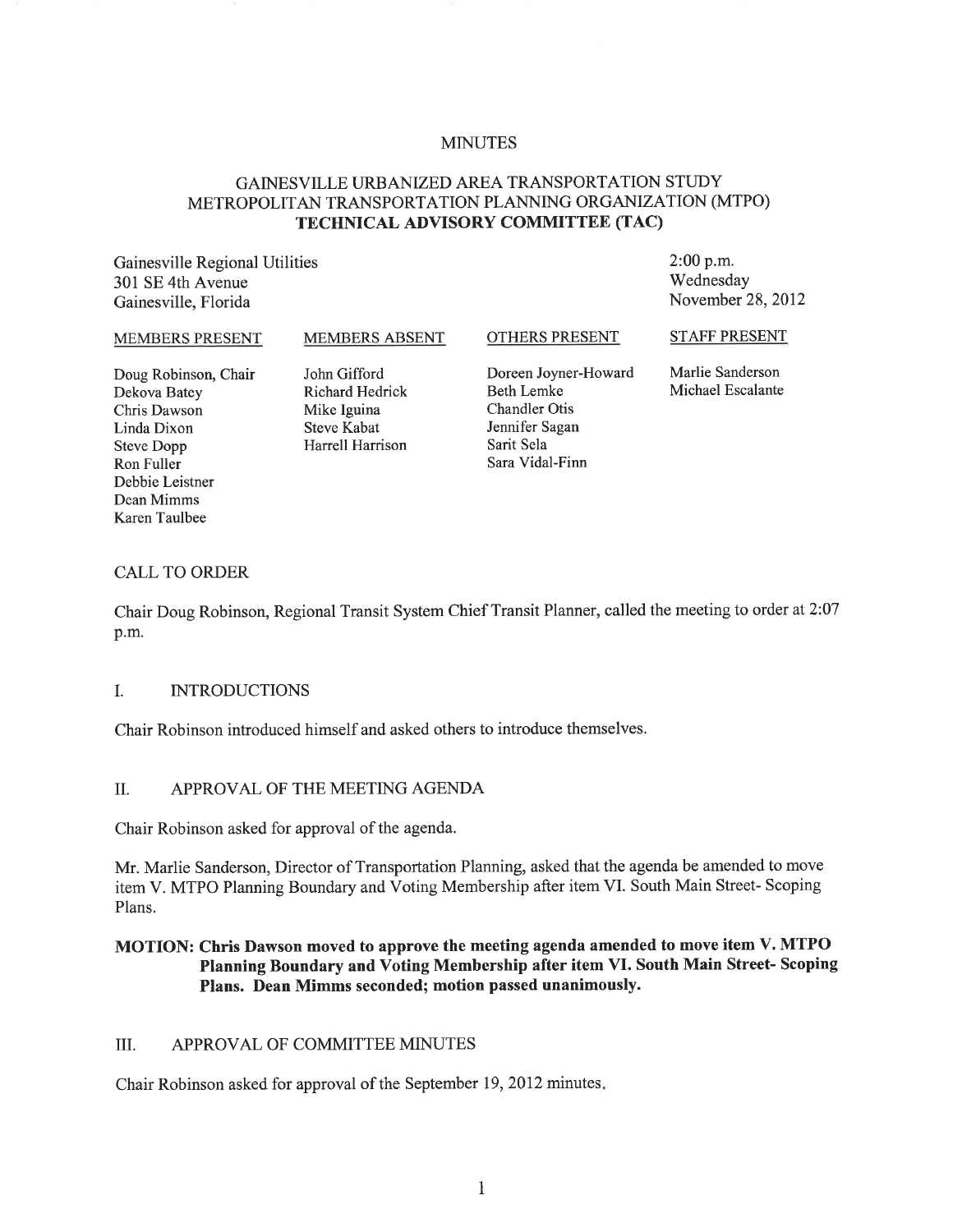## **MOTION: Steve Dopp moved to approve the September 19, 2012 TAC minutes. Chris Dawson seconded; motion passed unanimously.**

### IV. FLORIDA DEPARTMENT OF TRANSPORTATION TENTATIVE WORK PROGRAM

Mr. Sanderson stated that the Florida Department of Transportation (FDOT) has submitted the Tentative Work Program to the MTPO for review and comment. He and Ms. Karen Taulbee, FDOT Transportation Specialist, discussed the Tentative Work Program and answered questions.

Mr. Dean Mimms, City of Gainesville Lead Planner, asked about providing bikelanes on East University Avenue (State Road 26) from Hawthorne Road to County Road 325A.

Ms. Linda Dixon, University of Florida Assistant Director for Facilities Planning, asked about countdown pedestrian crossing signals as part of the traffic signal update project on SW 16th Avenue (State Road 226).

## **MOTION: Dean Mimms moved to recommend that the MTPO send a letter to the FDOT District 2 Secretary thanking him for the opportunity to review the Tentative Work Program. Doug Robinson seconded, motion passed unanimously.**

## VI. SOUTH MAIN STREET - SCOPING PLANS

Mr. Sanderson stated that the City of Gainesville Community Redevelopment Agency requested an opportunity to present South Main Street scoping plans.

Ms. Sarit Sela, City of Gainesville Project Manager, discussed the South Main Street scoping plans and answered questions.

## **MOTION: Linda Dixon moved to recommend that the MTPO approve the South Main Street scoping plans. Steve Dopp seconded, motion passed unanimously.**

## V. MTPO PLANNING BOUNDARY AND VOTING MEMBERSHIP

Mr. Sanderson stated that the FDOT Central Office has requested that the MTPO provide planning boundary and voting membership based on the year 2010 census to the Governor by February. He discussed the draft planning boundary map and voting membership and answered questions.

## **MOTION: Steve Dopp moved to recommend that the MTPO send the draft Metropolitan Planning Area Boundary and Membership Apportionment Plan letter to the FDOT Secretary. Chris Dawson seconded, motion passed 8 to 1.**

## VII. YEAR 2040 LONG RANGE TRANSPORTATION PLAN-SCOPE OF WORK EMERGING ISSUES

Mr. Sanderson stated that the Year 2040 Long Range Transportation Plan Scope of Work is being developed. He said that the Federal Highway Administration has identified several emerging issues. He discussed the emerging issues and answered questions.